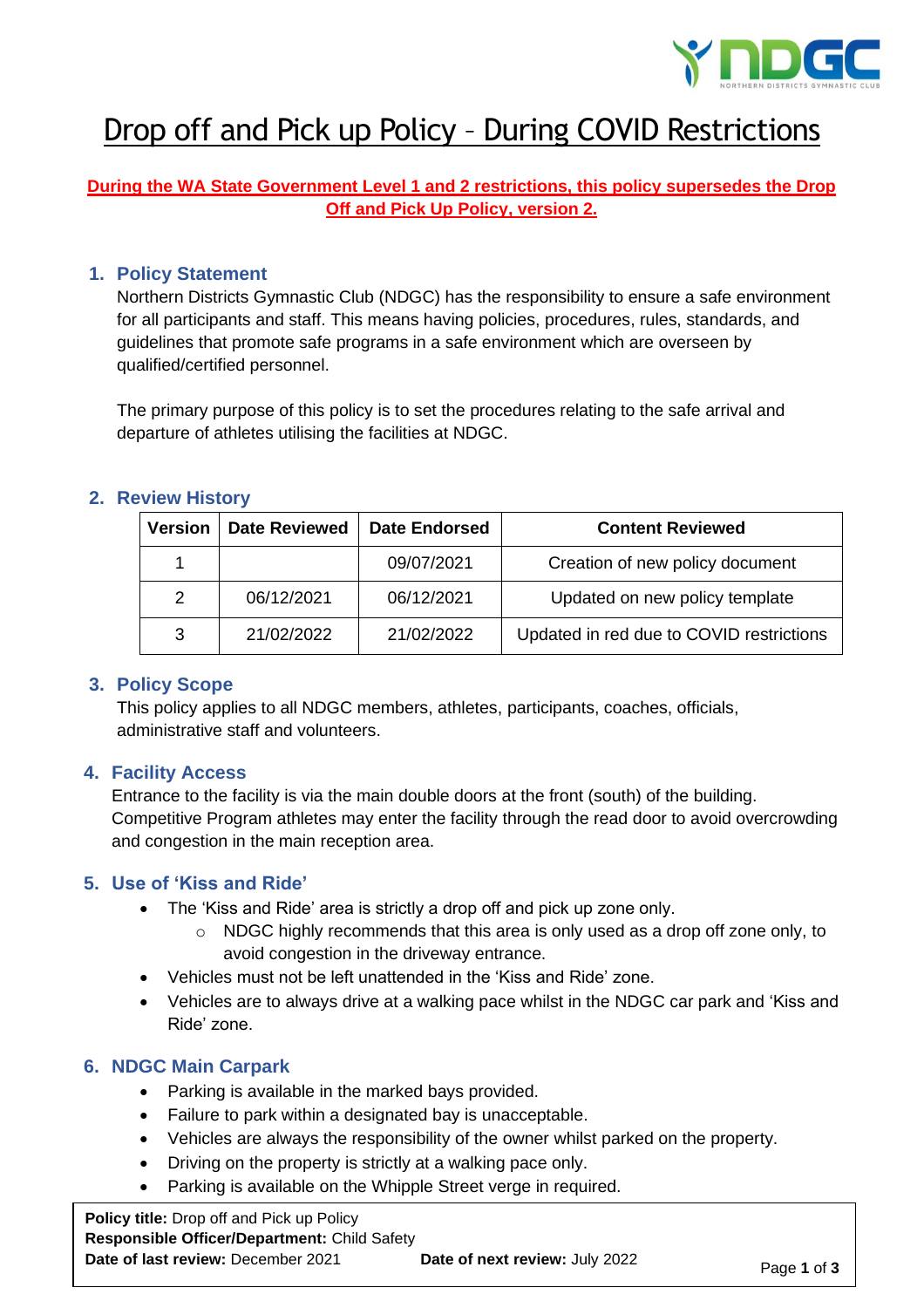

- Do not park in any area marked with 'No Parking.'
- Pedestrians are to walk on the side of the carpark closest to the building and cross when it is safe to do so.

# **7. Arrival of Athletes**

- Athletes 9 years old and younger must be accompanied to the gated area by another individual who is 16 years or older. This may be the parent, guardian, immediate family member of the athlete or family friend. Alternatively, if using the 'Kiss and Ride', parents must watch their child enter the gated area before departing.
- Athletes must be dropped off clothes appropriately according to weather conditions, including shoes.
- Athletes are not to be left at NDGC unattended ay any time prior to the opening hours of the facility.

## **8. Pick up/Departure of Athletes**

- Athletes must remain inside the facility or gated area until their parent(s)/guardian(s) collect them. Athletes are not to wait in the car park. When the athlete can see their parent/guardian, they may walk to the car.
- An NDGC Coach will supervise the gated area before and after training.
- Any person collecting a child from NDGC must be listed as a parent or guardian on the athlete's membership form. If, for any reason, the athlete is not leaving with their parent/guardian, the club must be notified.
- Athletes must be clothed appropriately according to weather conditions, including shoes.
- NDGC staff should be notified in advance if the parent or quardian will be later than expected.
- If there are any parental/custodial court orders in place, the parent or guardian must notify the club.
- Athletes must be collected by the closing time of the service. Staff costs may be associated in a coach exceeds their rostered shift.
- In the event of an emergency, NDGC reserves the right to act as staff deem appropriate.
- Athletes who transport themselves to/from the gym (self drive/bus), must inform their coach.

## **9. NDGC Staff Responsibilities**

- An NDGC Staff Member will greet and patrol the main facility entry prior to each recreational gymnastics class.
- At the conclusion of each recreational gymnastics class, an NDGC staff member will patrol the main facility entry.
- At the conclusion of Competitive Program training, an NDGC staff member will patrol the main entrance and gated area

## **10.CCTV Monitoring**

• The carpark/gym access has CCTV surveillance, which can be used in such cases as an investigation by authorities if required.